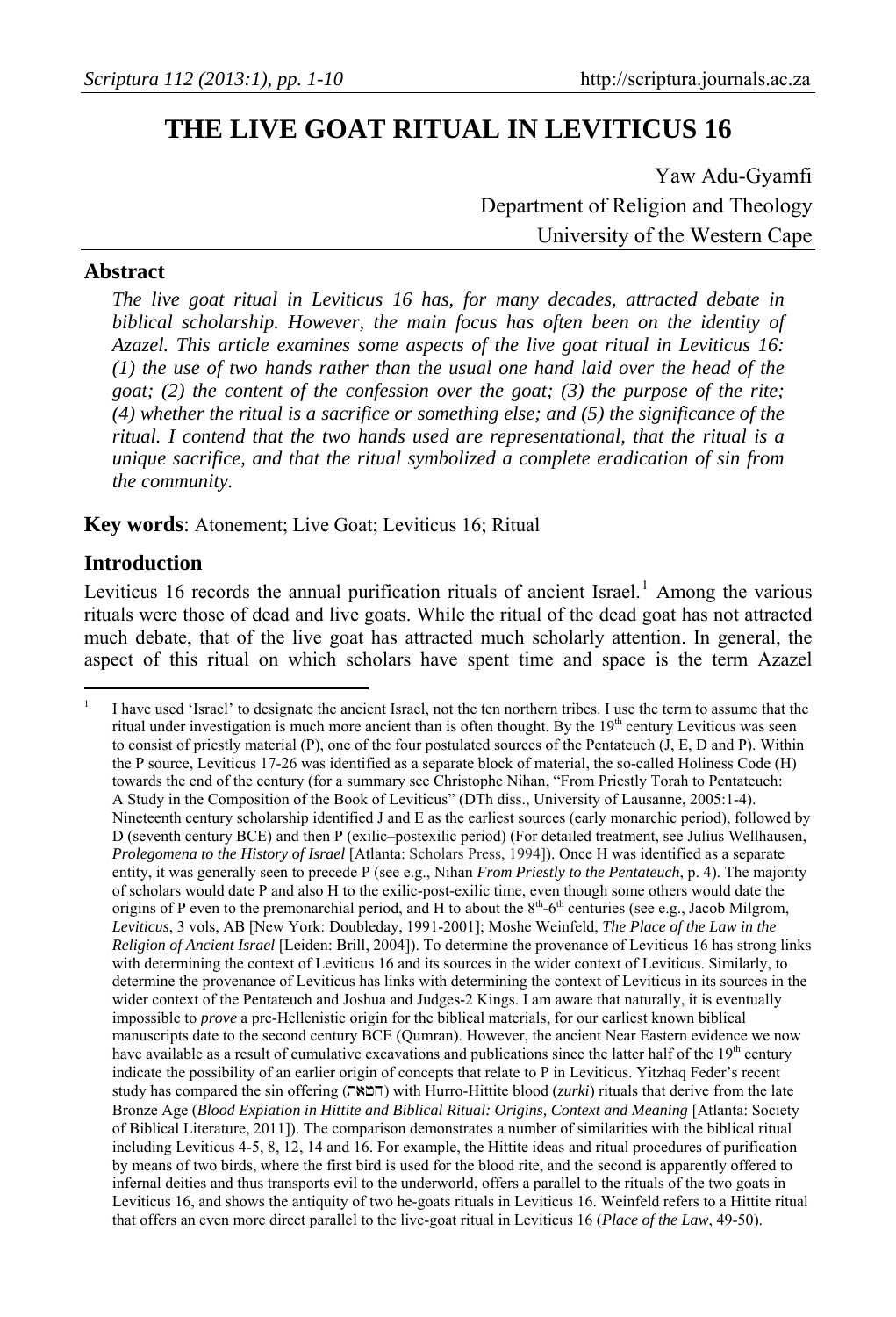(עוֹאוֹל),<sup>[2](#page-1-0)</sup> which occurs only in Lev 16:8, 10 (x2), and 26 and on the occurrence of similar rituals in other ancient Near East cultures to reveal its origin and purpose. Surprisingly, scholars have not attended much to other aspects of the ritual: (1) The hand-laying of the priest's two hands instead of one hand; (2) the content of the confession that accompanied the laying on of the two hands; (3) while the dead-goat ritual is accepted as a sacrifice to Yahweh, it is not clear what the live-goat ritual is; and (4) the significance of the ritual. The aim of thisarticle, therefore, is to investigate the above-mentioned aspects of the ritual that have received less scholarly attention.

#### **Laying of Two Hands**

In this particular ritual the high priest lays both hands upon the head of the goat. In purification offerings made throughout the year, a single hand is laid on the head of the animal (see e.g., Lev 1:4; 3:2, 8, 13; 4:4, 15, 24, 29, 33). J Milgrom underscores the difference between the sacrificial use of one hand, expressing identification with the offerer, and the use of two hands for transferral in non-sacrificial contexts. [3](#page-1-1) On the contrary, N Kiuchi thinks that the hand-leaning does not warrant an automatic transfer of sin. He agrees that the purpose of the hand-leaning is to transfer the guilt of the Israelites to the live-goat. He intimates that the act itself does not necessarily symbolize the 'transference of guilt' mentioned in v. 21bα. He argues the possibility that the hand-leaning in Lev 16:21 also symbolizes the notion of 'substitution' as in Lev 1:4. He, however, acknowledges that since on the Day of Atonement the high priest lays his hands on behalf of the Israelites, the question remains in what sense the substitution is envisaged.<sup>[4](#page-1-2)</sup> However, the difference between using one hand or both hands is unlikely to convey such disparate meanings, but rather suggests a difference in degree.<sup>[5](#page-1-3)</sup>

WC Kaiser, in order to support a substitutionary interpretation of atonement, argues that in the original consonantal text,  $\overline{w}$  in Lev 1:4 and elsewhere could have represented a dual  $f$ form (ידי), referring to two hands, even though the MT invariably vocalizes this form as singular (יִדוֹ).<sup>[6](#page-1-4)</sup> Kaiser, however, does not give sufficient weight to the fact that only in Lev 16:21 does the text unambiguously specify the placement of two hands on the live goat by using the numeral 'שְׁתָּל, 'two.' The live-goat ritual is unique in its requiring that two hands be laid on the goat rather than one. The need to place two hands on the live-goat may well be quantitative. Here, the identification is greater because it involved the transfer of the collective moral faults of all Israelites.<sup>[7](#page-1-5)</sup> N Snaith interpreted the laying of two hands from a different perspective: "to make doubly sure of the transference of the sin".<sup>[8](#page-1-6)</sup> Nonetheless,

<span id="page-1-0"></span> $\frac{1}{2}$  See Aron Pinker, "A Goat to Go to Azazel" in *Journal of Hebrew Scriptures* 7 (2007) for the various views of the term Azazel; See also Robert Helm, "Azazel in Early Jewish Tradition," *AUSS* 32, 1994:217-226.

<span id="page-1-1"></span><sup>3</sup> Jacob Milgrom, "Sacrifices and Offerings, OT," in *IDB Sup.* Nashville: Abingdon Press, 1976, 765; *idem*, *Leviticus 1-16.* New York: Doubleday, 1991:1041.

<span id="page-1-2"></span><sup>4</sup> Nobuyoshi Kiuchi, *The Purification Offering in the Priestly Literature: Its Meaning and Function* (JSOT Supp. 56; Sheffield: JSOT Press, 1987:118-19.

<span id="page-1-3"></span><sup>5</sup> Noam Zohar, "Repentance and Purification: The Significance and Semantics of  $\Gamma N \cong \Gamma$  in the Pentateuch," *JBL* 107, 1988:613, n. 24.

<span id="page-1-4"></span><sup>6</sup> Walter C Kaiser, "The Book of Leviticus," *NIB* 1:1011.

<span id="page-1-5"></span><sup>7</sup> Ray Gane, *Cult and Character: Purification Offerings, Day of Atonement, and Theodicy.* Winona Lake, Indiana: Eisenbrauns, 2005:58-59.

<span id="page-1-6"></span><sup>8</sup> Norman Snaith, *Leviticus and Numbers* (new ed.), London: Nelson, 1967:115.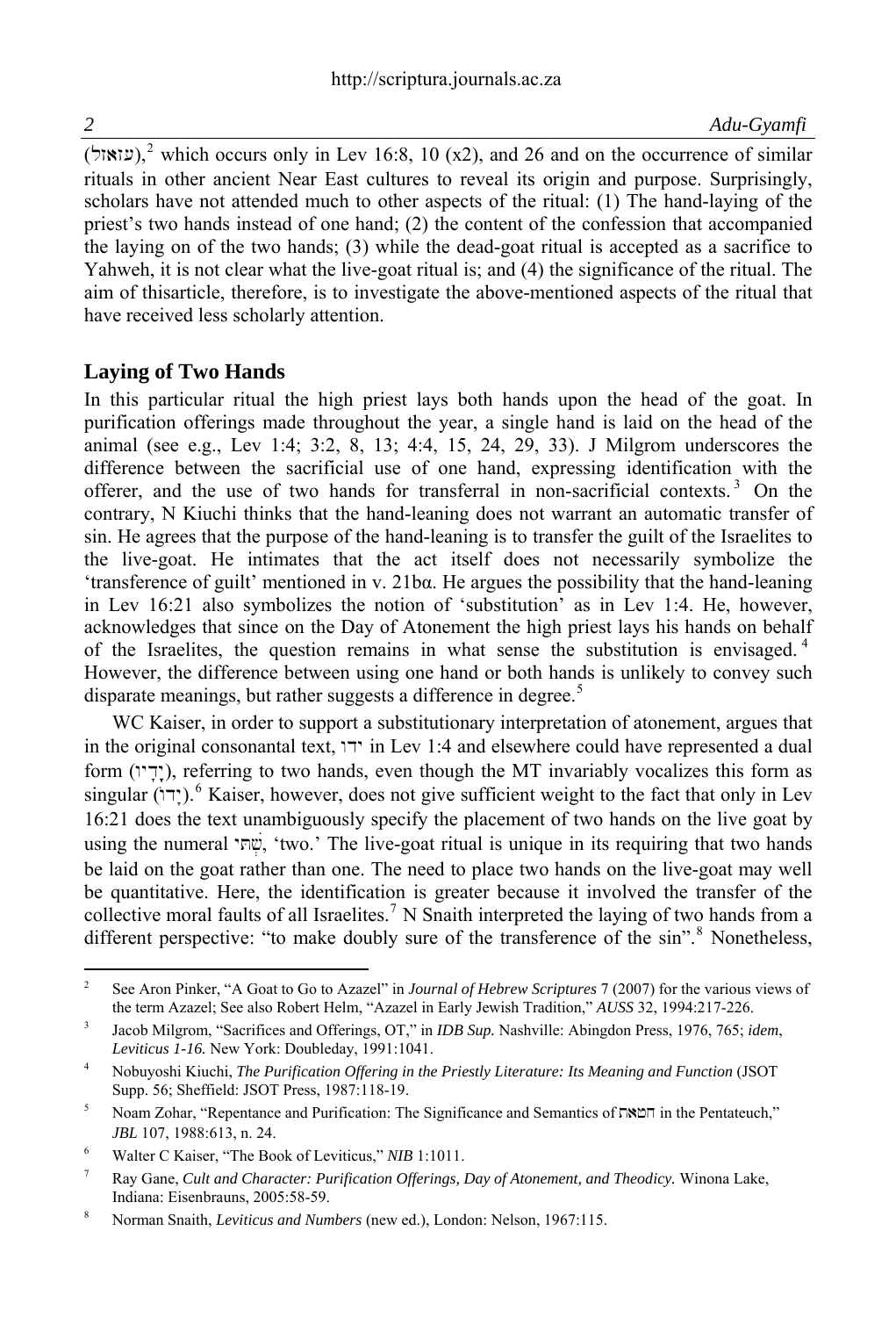qualitatively, the placing of two hands differs from the one hand gesture: the placing of two hands on the live goat does not signal the transfer of the ownership of the animal; this has already been done through the manipulating of lots (v. 5). Thus, the transfer here only moves the sins of the people to the goat. Another possibility may well be representative: one hand for Aaron and his family and the other for the people.<sup>[9](#page-2-0)</sup>

#### **Confession Accompanying Hand-laying**

The text clearly indicates that the laying of two hands upon the live goat is accompanied by a simultaneous confession (v. 21). However, the text does not provide what was recited in the confession. Strangely, the Mishna, a much later text, has suggested the following as the recitation of the confession made upon the live-goat:

O Lord, your people, the house of Israel, have committed iniquity, transgressed, and sinned before you. O, by the Lord . . . grant atonement, I pray, for the iniquities, and transgressions and sins that your people the house of Israel have committed and transgressed before you; as it is written in the Torah of your servant Moses: 'For on this day shall atonement be made for you to purify you of all your sins; thus you shall become pure before the Lord' (m. Yoma  $6:2$ ).<sup>[10](#page-2-1)</sup>

We do not know the source(s) of the Mishna's recitation. But whatever the recitation in the confession the fact remains that the high priest with both hands on the live-goat prayed to God for the sins of the people. The day was set up to purify the people of their sins to stand before God pure.

H Gese posits that it was the confession alone that accomplished the transfer of the sins of the people upon the live goat;<sup>[11](#page-2-2)</sup> in which case the hand-laying does not connote transfer. Unfortunately, Gese does not explain what the hand-laying then signifies. But as JH Kurt notes, the hand-laying and the simultaneous confession indicate that "here, and nowhere else, the imposition of hands was to be regarded as a laying on of  $\sin^{n}$ .<sup>[12](#page-2-3)</sup> So, the handlaying and confession together accomplished one purpose: the hand-laying designates the destination of the confessed sins. Thus, the hand-laying is the vehicle that conveys the verbal pronouncement of the sins of the people onto the head of the goat.<sup>[13](#page-2-4)</sup> Therefore, the transfer to the live goat is not achieved by hand-laying; the high priest's confession is necessary for this.[14](#page-2-5)

#### **The Purpose of the Live-Goat Rite**

The purpose of the live-goat rite is first introduced in v. 10: "...to make atonement upon it to send it away (לכפר עליו לשלח אתו) into the wilderness... ." In verse 22, the goat is said to "bear all their iniquities upon itself" (תִשָּׁא חֲשָׂעִיר עָלָיו אֱח־כָּ־עֲוֹנֹתָם). Our understanding of the phrase  $\ddot{x}$ tion in verse 22 rests, in part, on the relationship between the phrases  $\ddot{x}$ 

<sup>-&</sup>lt;br>9 Christian Ginsburg, *Leviticus.* Grand Rapids: Zondervan, 1961:155.

<span id="page-2-1"></span><span id="page-2-0"></span><sup>10</sup> Cited in Milgrom, *Leviticus 1-16*, 1043.

<span id="page-2-2"></span><sup>11</sup> Hartmut Gese, *Essays on Biblical Theology*. Trans. Keith Crim; Minneapolis: Augsburg, 1981:105-106.

<span id="page-2-3"></span><sup>&</sup>lt;sup>12</sup> Johann H Kurtz, *Sacrificial Worship of the Old Testament*. Trans. James Martin; Minneapolis: Klock & Klock, 1980:99.

<span id="page-2-4"></span><sup>13</sup> Milgrom, *Leviticus 1-16*, 1043.

<span id="page-2-5"></span><sup>14</sup> Cf. Kiuchi, *Purification Offering*, 118.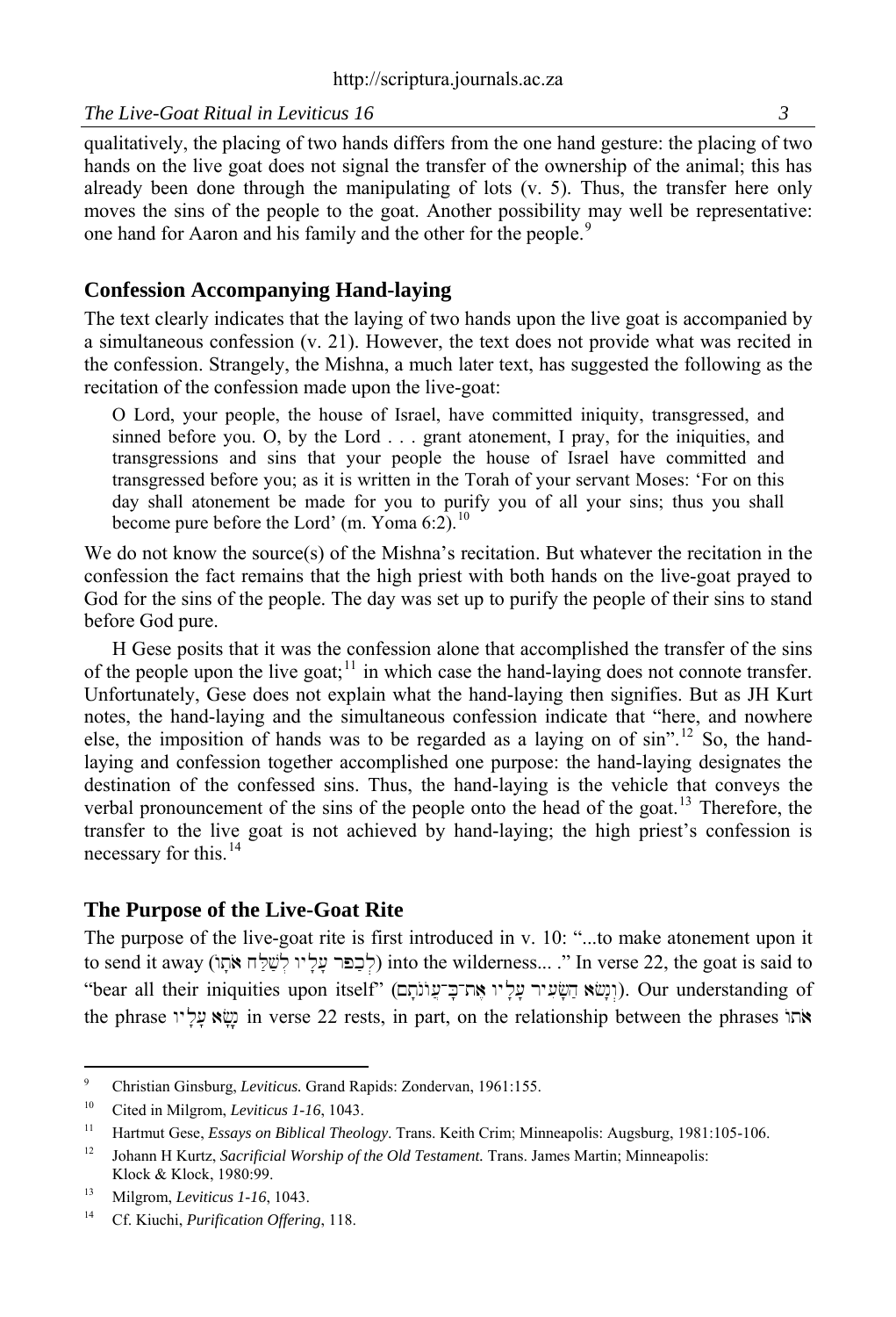*4 Adu-Gyamfi*

 $\overline{\mathbf{r}}$ in verse 10, particularly one's understanding of  $\overline{\mathbf{r}}$ לְשָׁלָח; If  $\overline{\mathbf{r}}$  is  $\overline{\mathbf{r}}$ ; is understood to act as a purpose clause it would imply that atonement is made upon the goat so that it may then be sent into the wilderness. This implies that the atonement rite is complete before the goat is sent off; thus, the rite consists only of confessing and placing the sins of the people upon the head of the goat. Another understanding of  $\pi$ לָשֶׁלָּ $\pi$ ; is to take it as explicative of  $y^2$ לְכָפּר  $\alpha$ לְכָפּר  $\gamma$ לָכּפּר  $\gamma$ לָכּפּר  $\gamma$ ל sending it into the wilderness.  $15$  Thus, the atonement rite does not consist only of confessing the sins and placing them upon the head of the goat, but also in sending the goat into the wilderness.

M Maimonides explains that the live goat was sent to the wilderness to serve as an atonement for all serious transgressions more than any other sin-offering of the congregation. He adds that because it carries off all sins, it was not accepted as an ordinary sacrifice to be slaughtered, burnt, or even brought near the Sanctuary.<sup>[16](#page-3-1)</sup> He further indicates that certainly sins cannot be carried like a burden, and taken off the shoulder of one being to be laid on that of another being.<sup>[17](#page-3-2)</sup> For him, this ceremony was of a symbolic character, and served to impress people with a certain notion, and to induce them to repent; "as if to say, we have freed ourselves of our previous deeds, have cast them behind our backs, and removed them from us as far as possible."<sup>[18](#page-3-3)</sup>

TK Cheyne agrees with Maimonides that the purpose of the live goat ritual was to provide the primitive folk with a visible act of removal of the sins and of the consequences of those sins (cf. Lev 14:53). However, in addition, Cheyne believes that the second purpose was to do away with the cult of the  $\mathbb{C}^{19}$  $\mathbb{C}^{19}$  $\mathbb{C}^{19}$  But, as A Pinker notes, one wonders how giving such a prominent role to a demonic Azazel in a major festival would undermine the cult of the שעירים. $^{20}$  $^{20}$  $^{20}$ 

Leviticus 16 details the solemn ceremonies and underscores the spiritual significance of the Day of Atonement. It follows naturally after a section of Leviticus that deals with various impurities (of animals, human body, human clothing, and human dwelling) and their purification (Leviticus 11-15). Leviticus 16 concludes with the purification on the Day of Atonement of the sanctuary and the purification of the people from the spiritual impurities of their sins. The two he-goats were a sin-offering (Lev 16:5) for these two purposes.

<span id="page-3-0"></span> $15$ 15 Kiuchi, *Purification Offering*, 151; Milgrom, *Leviticus 1-16*, 1009; John E Hartley, *Leviticus.* WB; Dallas, TX: Word, 1992:220.

<span id="page-3-1"></span><sup>16</sup> Moses Maimonides, *The Guide to the Perplexed.* New York: Dover, 1956:366.

<span id="page-3-2"></span><sup>17</sup> Maimonides, *Guide to the Perplexed*, 366.

<span id="page-3-3"></span><sup>18</sup> Maimonides, *Guide to the Perplexed*, 366.

<span id="page-3-4"></span><sup>19</sup> Bernhard Duhm (*Das Buch Jesaia* [Göttingen: Vandenhoeck and Ruprecht, 1968]) considered Azazel is the leader of the Myry(#, a desert-goblin. Thomas K Cheyne considered Azazel the leader of the fallen angels to which Enoch refers. He thinks that the name of this angel has been deliberately changed from  $\forall x$ " $\lor$  "out of reverence, to conceal the true derivation of the fallen angel's name" ("The Date and Origin of the Ritual of the Scapegoat," *ZAW* 15 1895:155). For William F Albright, "The שעירים were naturally rustic divinities, originally goat demons, and evidently included a heterogeneous lot of old pagan divinities, which were still worshipped, or at least venerated, in rustic areas, farthest removed from the influence of militant Yahwism" ("The High Place in Ancient Palestine," *Supplements to Vetus Testamentum* 4, 1956:245-6).

<span id="page-3-5"></span><sup>&</sup>lt;sup>20</sup> Pinker, "Goat to go to Goat."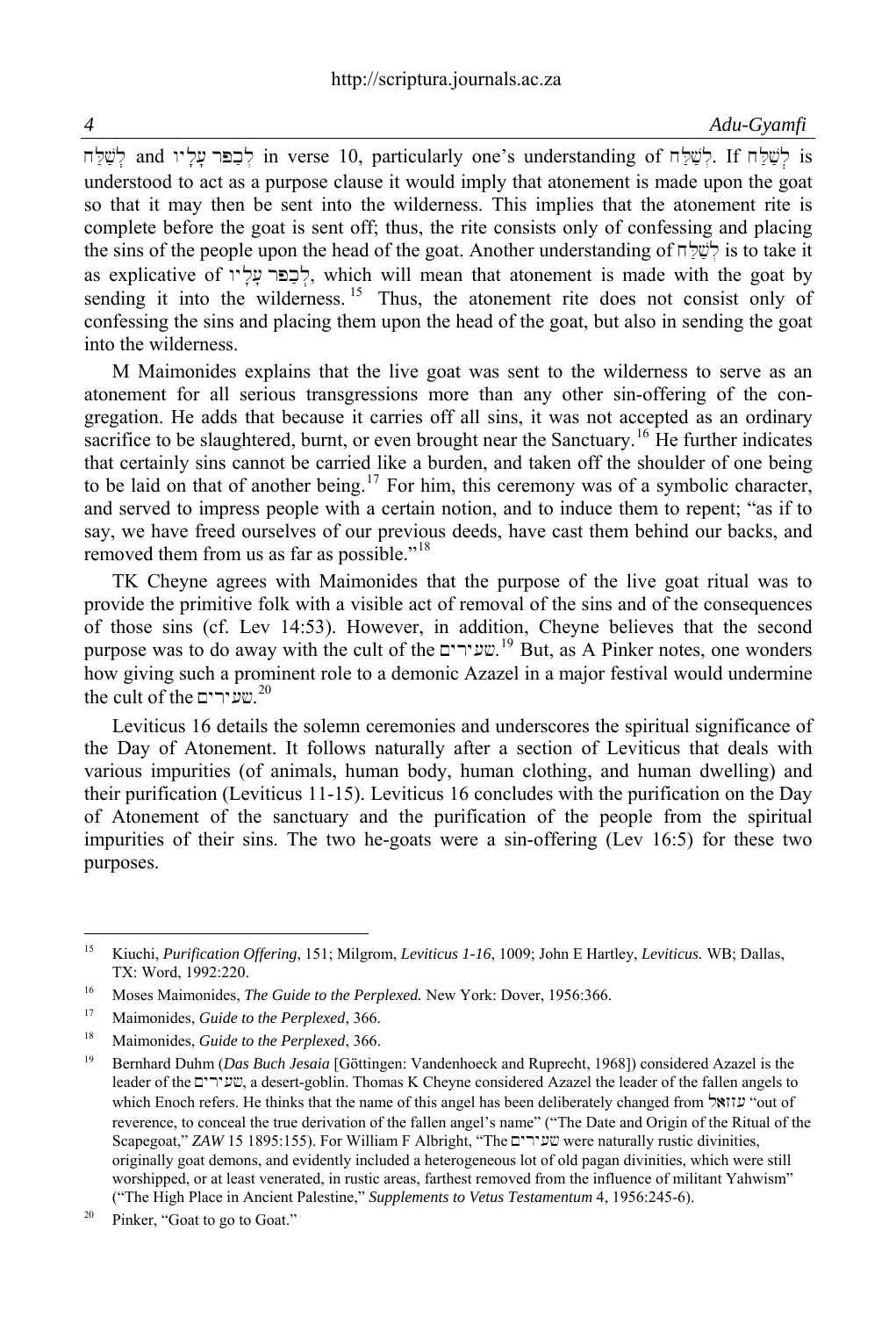### **The Live Goat Ritual, a Sacrifice?**

Another issue that calls for comment is whether the live goat ritual is a sacrifice or not. In verse 15, the two goats are designated  $\sim$  "for a purification offering," which may imply that both goats are  $\sum_{n=1}^{\infty}$  animals.<sup>[21](#page-4-0)</sup> For many scholars, it is unacceptable to assume that the live goat functions as a  $\overline{x}$  in its own right. P Heinisch considers  $\overline{x}$ precise because only one goat serves as an offering.<sup>[22](#page-4-1)</sup> ES Gerstenberger believes that in verse 5, the stipulation "two male-goats as a sin offering" does not envision the scapegoat rite at all and that the tridents do not count both rites as "sin offering." Rather, he posits that verse 5 refers "to an atonement offering for the congregation according to the usual schema of a sin and burnt offering."[23](#page-4-2) J Porter, referring to verse 9, posits that only one of the hegoats was used as a sin-offering. By this, Porter is suggesting that the live goat ritual cannot be considered as sacrificial.<sup>[24](#page-4-3)</sup> Similarly, some other scholars consider the live goat to be only a potential חמאה before its selection by lots.<sup>[25](#page-4-4)</sup> This implies that after the selection, the live goat could not become a sacrificial victim. For R de Vaux the ritual is non-sacrificial in the sense that, primarily, the goat is not given over to YHWH as "an irrevocable gift."<sup>[26](#page-4-5)</sup> Elsewhere he attributes the non-sacrificial character of the goat to the fact that it had become impure with the sins of the people and so was disqualified from serving as a holy sacrificial victim $27$ 

Some scholars view the live goat as a t)+x. Kurtz contends that the two goats form a single t)+x. He explains that the live goat rite completes the expiatory process begun with the slain goat.[28](#page-4-7) Similarly, SH Kellogg explains that because the two goats are designated a single חמאה and that live goat is placed before YHWH, both goats constitute one sacrifice to YHWH: the slain goat shows the means of reconciliation with God and the live goat depicts the effect of sacrifice.<sup>[29](#page-4-8)</sup> Kiuchi agrees that the two goats together form a single t)+x and suggests the live goat ritual is a special form of the burning of the *hattat*. [30](#page-4-9) Similar to Kiuchi, B Schwartz thinks that the live goat forms the second part of a two-part t)+x that carries away moral faults after their removal from the sanctuary. Unlike Kiuchi, however, he does not equate the live goat ritual with the disposal of the slain goat's carcass. Schwartz proposes that the live goat does not carry impurities, because, unlike sins,

<span id="page-4-0"></span> $21$ 21 Cf. Milgrom, *Leviticus 1-16*, 1009; idem *Leviticus 17-22.* New York: Doubleday, 2000:1293.

<span id="page-4-1"></span><sup>22</sup> Paul Heinisch, *Das Buch Leviticus*. Die Heilige Schrift des Alten Testamentes 1. Bonn: Hanstein, 1935:74.

<span id="page-4-2"></span><sup>23</sup> Erhard S Gerstenberger, *Leviticus: A Commentary.* Louisville, Kentucky: Westminster John Knox: 1996:219.

<span id="page-4-3"></span><sup>24</sup> Joshua R Porter, *Leviticus*. CBC; Cambridge: Cambridge University Press, 1976:127.

<span id="page-4-4"></span><sup>25</sup> Angel Rodríguez, *Substitution in the Hebrew Cultus.* Berrien Springs, Michigan: Andrews University Press, 1979:113; A Levine, *Leviticus.* JPS Torah Commentary; Philadelphia: Jewish Publication Society, 1989:101; Frank H Gorman, *The Ideology of Ritual: Space, Time and Status in the Priestly Theology,* Sheffield: JSOT, 1990:97 and René Péter-Contesse and John Ellington, *A Handbook on Leviticus,* New York: United Bible Societies, 1990:244.

<span id="page-4-5"></span><sup>26</sup> Roland de Vaux, *Ancient Israel: Its Life and Institutions.* Trans. John McHugh; London: Darton, Longmans & Todd, 1961:452.

<span id="page-4-6"></span><sup>27</sup> Roland de Vaux, *Studies in Old Testament Sacrifice.* Cardiff: University of Wales Press, 1964:97.

<span id="page-4-7"></span><sup>28</sup> Kurtz, *Sacrificial Worship*, 395-96, 404-407; 410-13.

<span id="page-4-8"></span><sup>&</sup>lt;sup>29</sup> Samuel H Kellogg, *The Book of Leviticus*. New York: Funk & Wagnalls, 1900:266-71.

<span id="page-4-9"></span><sup>30</sup> Kiuchi, *Purification Offering*, 149; cf. 148, 159, 163.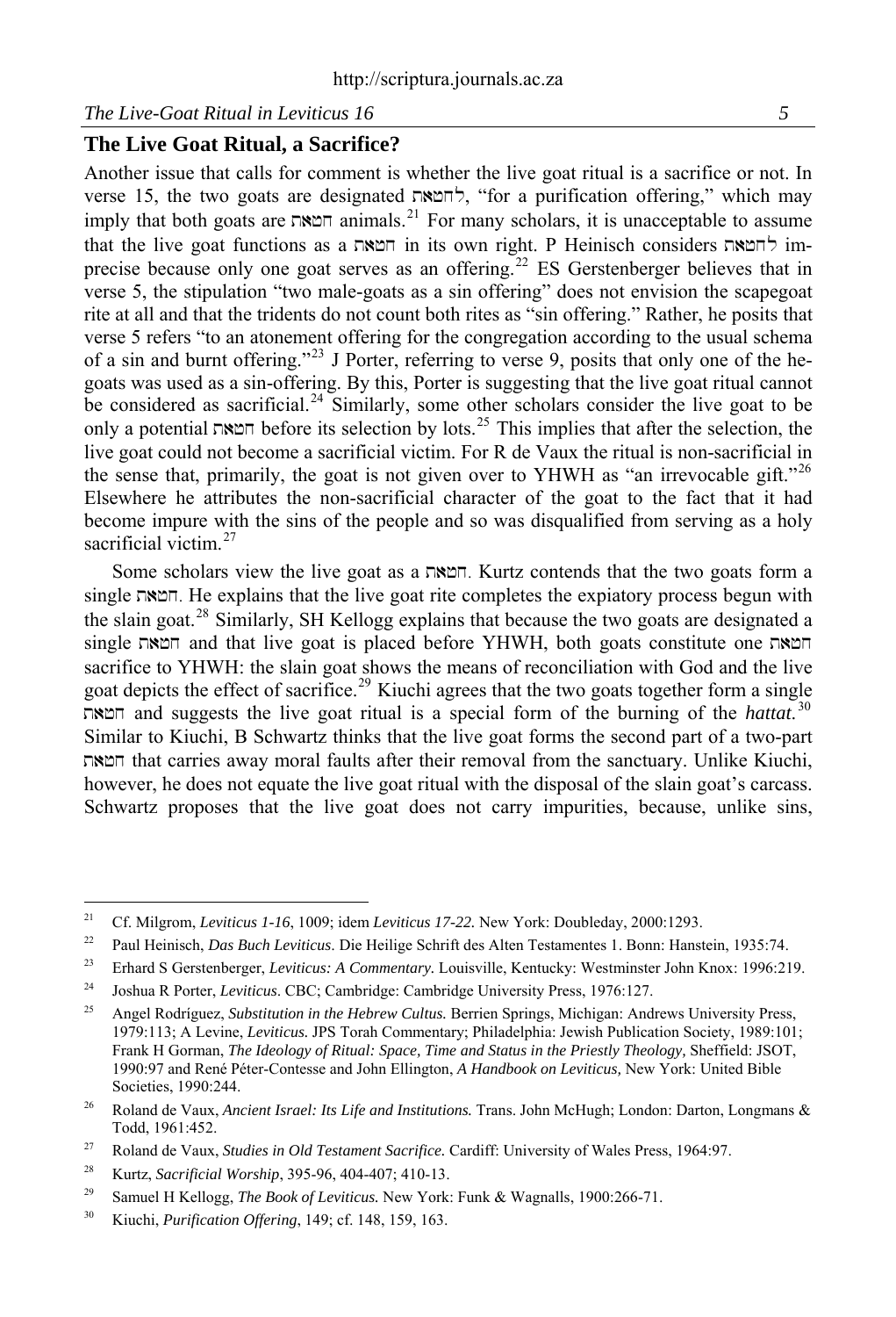impurities are not only removed from the sancta but also wiped out by the purification offering of the slain goat. $31$ 

Looking at both sides of the argument, we cannot disqualify the live goat from being a sacrifice for the simple reason that the animal is not slaughtered, grain could be used to perform a  $\pi$  m without slaughter as well (Lev 5:11-13). It is important to note that in Second Temple times the goat was killed by pushing it over a cliff, certainly to prevent it from returning to territories of human habitation (*Yoma* 6:6).

There is a fundamental weakness in the idea that the two goats together form one  $\Box \cong \Box$ . If the live goat continues the sacrificial process begun with YHWH's goat, then those who maintain the notion that Azazel is some kind of demon, have a problem, because Lev 17:7 warns against giving sacrifice to demons. Kiuchi's approach is unacceptable for three reasons. First, the notion that the rituals using the two goats form a single purification offering overlooks the closer relationship between YHWH's goat and the bull for the priests, which are combined at the next hierarchal level as a single  $\pi$ x $\pi$  complex (Lev  $16:25$  – singular  $\Box$  $\Box$  referred to as "purification offering of purgation" (Exod 30:10; Num 29:11). Second, unlike the bird ritual of Lev 14:4-7, 49-53 in which blood from a slain bird is applied to a live bird that is released, in Leviticus 16, there is no contact/interaction between the slain bull or goat and the live goat to indicate that the live goat continues the same process begun with them.<sup>[32](#page-5-1)</sup> Third, while the slain purification offerings remove impurities and moral faults (Lev 16:16, 19), the live goat removes only moral faults (vv. 21-22). If the live goat ritual completes the disposal process for one or both of the inner-sanctum purification offerings, one wonders why it does not remove the same list of evils.<sup>[33](#page-5-2)</sup>

The weakness of Schwartz's<sup>[34](#page-5-3)</sup> approach lies in his understanding of verses 16 and 21. Concerning verse 16, he states that "the wāw must be a simple conjunction, and the text indicates clearly that a double purgation is described: one that removes both impurities and sins." However, regarding verse 21 he explains that only the deliberate offenses among all the people's sins (בְּלֵיהֵם לְכָל־חֲמֹאתָם, 16:21), specially, the wanton sins (עוֹתָם, verses 21-22), are transferred to the scapegoat. He interprets the wāw in החדבל־פשעיהם as explicative when, as in the equivalent syntactic position in verse 16, it must be a simple conjunction, meaning that the live goat carries off both tnw( and My(#\$p as two distinct categories. But if the the dition of the same as the  $\frac{1}{2}$ , how can the ritual of the live-goat be the second phase of a single  $\overline{\text{max}}$  ritual that expels from the camp the same evils that were purged from the sanctuary through YHWH's slain goat? Hartley has suggested that the purification offering alone is mentioned to keep the verse short and uncomplicated.<sup>[35](#page-5-4)</sup> This explanation is unconvincing because there are other verses in the chapter that are more complicated and longer, and we can offer a coherent interpretation for them.

<span id="page-5-0"></span> $31$ 31 Baruch Schwartz, "The Bearing of Sin in the Priestly Literature," in *Pomegranates and Golden Bells: Studies in Biblical, Jewish, and Near Eastern Ritual, Law, and Literature in Honor of Jacob Milgrom,* ed. David Wright, David N Freedman, and Avi Hurvitz. Winona Lake, Indiana: Eisenbrauns, 1995:17-20.

<span id="page-5-1"></span><sup>32</sup> Gorman, *Ideology of Ritual*, 164.

<span id="page-5-2"></span><sup>33</sup> Gane, *Cult and Character*, 256.

<span id="page-5-3"></span><sup>&</sup>lt;sup>34</sup> Schwartz, "The Bearing of Sin in the Priestly Literature," 17-20.

<span id="page-5-4"></span><sup>35</sup> Hartley, *Leviticus*, 236.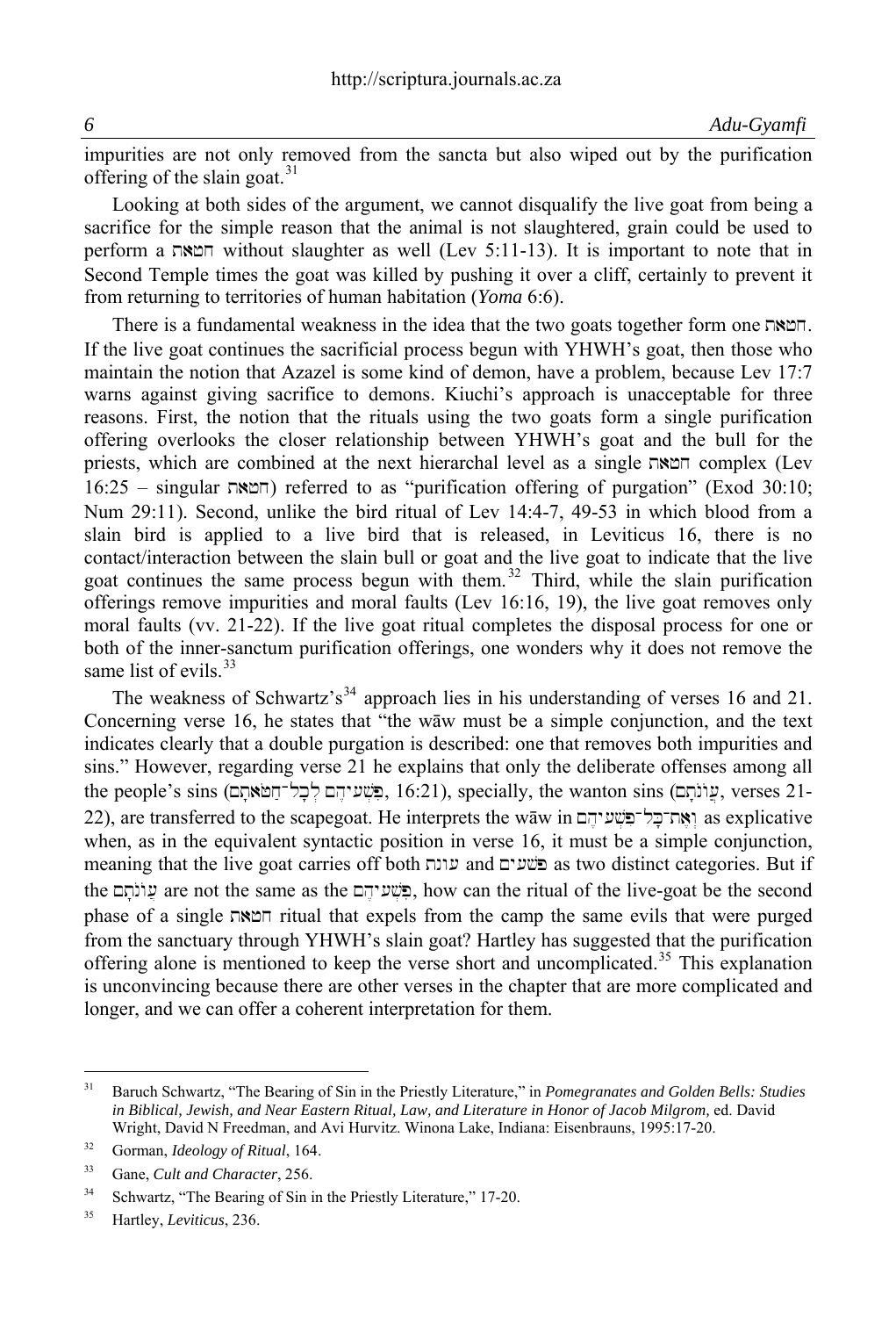In light of the above discussion, I think that there is both continuity and discontinuity between the slain חמאה rituals and the ritual of the live goat, which is also called a המאה. The inner-sanctum offerings purge the sanctuary and its sancta of 'impurities,' 'sins,' and 'transgressions' (verse 16), resulting in the purification of the people from 'sin' (verse 30). These three categories of sin are contained and banished by means of the live goat. As D Tidball shows, "the scapegoat would be inadequate but for the dead goat. The acts are mutually complementary."<sup>[36](#page-6-0)</sup> However, if there is a difference, it is best described as Kaiser does: "The one goat makes possible the expiation of the sins laid on it, and thus it is a means of expiating and propitiating Israel's sins, while the other goat exhibits the effects of that expiation."[37](#page-6-1) Thus, the people's sin has been both forgiven and forgotten. In effect, the two rites were to assure the people that their sin, whether a ritual transgression or a moral rebellion, consciously done or unconsciously committed and whether previously confessed or unintentionally missed had been forgiven.<sup>[38](#page-6-2)</sup> On this day cleansing was available for all the sins of Israel (vv. 30, 34); "all bases are covered."<sup>[39](#page-6-3)</sup>

We should maintain that each of the two goats, individually, is a  $\nabla \times \mathbb{R}$  animal. Both goats were meant to effect complete obliteration of transgressions, and were both subjected to the divine decision of the lot. However, it would be too much to consider both as one sinoffering presented to YHWH. The two rituals worked out the desired objective in a different way: the slaughtered goat was a victim intended to atone for sins, while the released goat carried away sins already atoned for. The two goats then represented two aspects of the atonement that God provided.<sup>[40](#page-6-4)</sup> Both animals taught the Israelites that a sinless agent was removing their sins by vicarious atonement. The goat slain represented the judgment on sin that resulted in death necessary for atonement. The goat sent off into the wilderness with the sinner's guilt imputed to it symbolized the removal of guilt as in Lev 14:4-7.<sup>[41](#page-6-5)</sup> They implied the acknowledgement of two opposite and opposing forces in the moral world.<sup>[42](#page-6-6)</sup>

Although the live goat is placed "before YHWH," indicating his control over its  $f$ function<sup>[43](#page-6-7)</sup> to atone (reck) (v. 10), it is a unique  $\pi$ x because it is not offered to YHWH. Neither its blood nor meat goes to him or his priests. In verse 5,  $\nabla \mathbf{x} \in \mathbb{R}$  should be understood generally to mean "purification ritual," an expression that covers both the purification offering of YHWH's goat and the non-sacrificial ritual with the live goat. The term t)+x "may have been chosen for its philological sense 'that which removes sin,' which precisely defines the function of the scapegoat." $44$ 

<span id="page-6-0"></span><sup>36</sup> 36 Derek Tidball, *The Message of Leviticus.* Leicester, England: InterVarsity Press, 2005:197.

<span id="page-6-1"></span><sup>&</sup>lt;sup>37</sup> Kaiser, "Book of Leviticus," 1111.

<span id="page-6-2"></span><sup>38</sup> Tidball, *Message of Leviticus*, 197.

<span id="page-6-3"></span><sup>39</sup> AD Hayes, "Atonement in the Book of Leviticus," *Interpretation* 52, 1998:13.

<span id="page-6-4"></span><sup>40</sup> Marcus M Kalisch, *A Historical and Critical Commentary on the Old Testament with a New Translation: Leviticus*, vol. 1. London: Longman, 1867-72:209.

<span id="page-6-5"></span><sup>41</sup> Lester L Grabbe, "The Scapegoat Tradition: A Study in Early Jewish Interpretation," *JSJ* 18, 1987:152-67.

<span id="page-6-6"></span><sup>42</sup> Kalisch, *Historical and Critical Commentary*, 209.

<span id="page-6-7"></span><sup>43</sup> George B Gray, *Sacrifice in the Old Testament: Its Theory and Practice.* Oxford: Clarendon, 1925:317.

<span id="page-6-8"></span><sup>44</sup> Milgrom, *Leviticus 1-16*, 1018. The term "scapegoat" was coined by the translators of the King James Bible because they did not know how to translate the Hebrew term Azazel. The translators understood the  $\frac{1}{2}$  in לעזאול (Lev 16:10) in the sense "as a" rather than "to".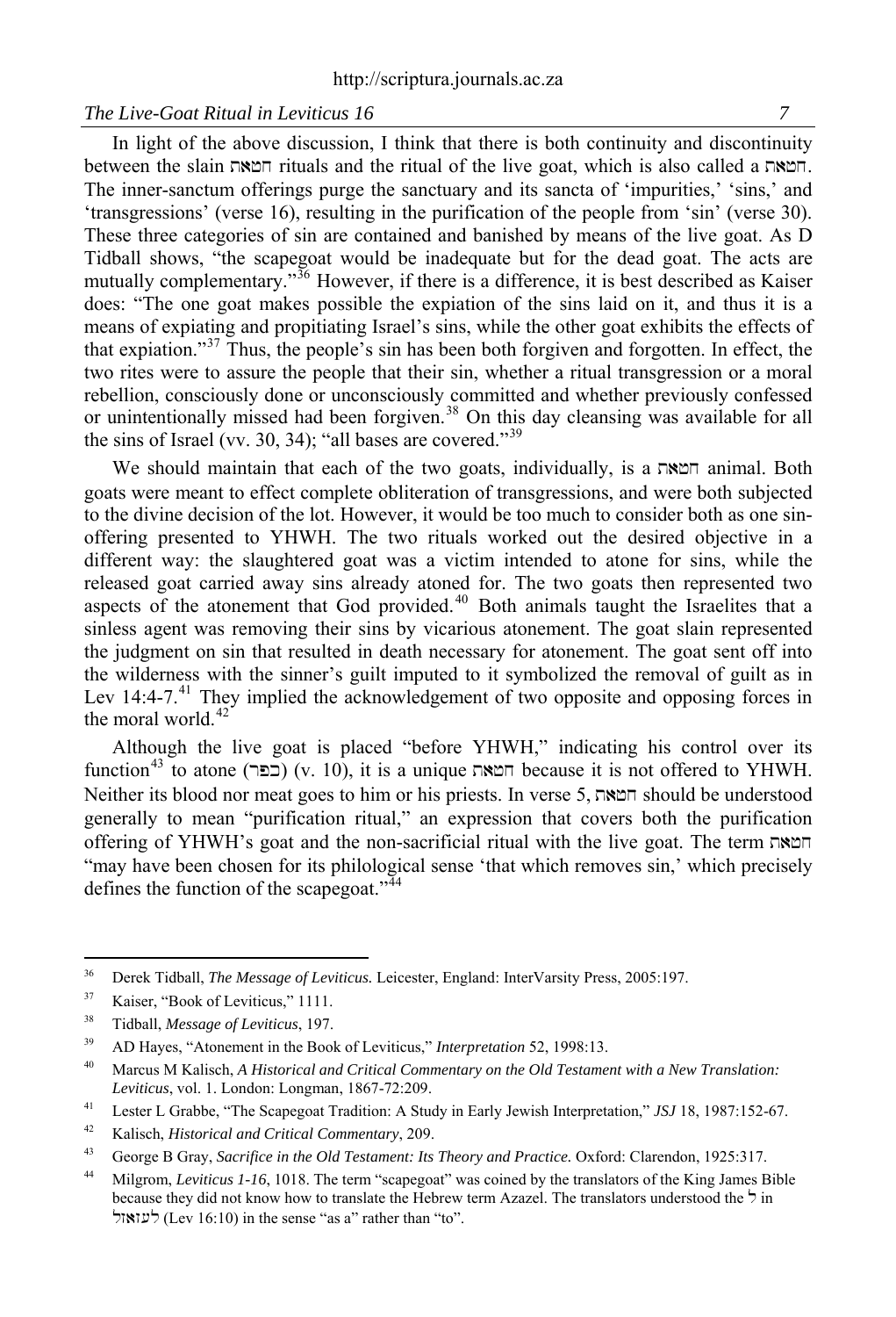#### **Significance of the Rite**

What had been effected in private, between God and Aaron alone, was now made public for all to see.<sup>[45](#page-7-0)</sup> As G Wenham comments, "the symbolism of this ceremony is transparent."<sup>[46](#page-7-1)</sup> The goat was believed to carry on itself all the sins of the people to a solitary place (v. 22), thus physically removing them from the people and depositing them as far away as possible from the camp, where they could no longer trouble the people. This is reflected in the psalmist's celebration, when he wrote, "as far as the east is from the west, so far has he removed our transgressions from us" (Ps 103:12). The ritual was evocative. Sin was removed from the camp and banished to a barren, uninhabited place. "It is taken to where it belongs, because sin has the effect of turning fertile pastures into desert wastes."<sup>[47](#page-7-2)</sup> It was a common belief that the desert was the dwelling place of demons and evil powers; perhaps one of them was called Azazel. The person who escorted the goat to the wilderness had to bathe himself and wash his clothes before he could re-enter the camp because of the uncleanness from contact with the goat. The rabbinic writings indicate that whereas at first the goat was left to wander around, in later history the escort, when he had reached his destination, would tie the goat to a rock and then push it from behind over a precipice, where it was torn to pieces before it was halfway down. This was to ensure the complete destruction of the goat and that it would never return to the camp. In later Jewish tradition the arrival of the scapegoat in the desert was communicated all the way back to Jerusalem by the joyful waving of towels (*Mishnah*, p. 276).

#### **Conclusion**

In this article, I have shown that the two hands used by the high priest over the head could not symbolize the transfer of the ownership of the animal. The transfer here is the moving of the people's sin to the goat. The use of two hands could be to connote quantity of identification. The transfer is the collective sin of all Israel rather than just an individual. In addition, the two hands could be used as representational, one for the high priest and his household and the other for the 'lay' Israelites. I have further demonstrated that the live goat on its own does not atone for the sin of the people, but rather it completes the atonement offered by the slain goat as it takes the atoned sin away. I have also shown that the ritual of the live goat is a unique  $\pi$ . That  $\pi$ את here means 'purification ritual' which expresses the slain goat ritual and the non-slain goat. I have finally indicated that the ritual symbolized the complete eradication of evil from human community.

<span id="page-7-0"></span> $45$ 45 Alec Motyer*, Look to the Rock.* Leicester: InterVarsity Press, 1996:54.

<span id="page-7-1"></span><sup>46</sup> Gordon J Wenham, *The Book of Leviticus.* London: Hodder and Stoughton, 1979:233.

<span id="page-7-2"></span><sup>47</sup> Tidball, *Message of Leviticus*, 196.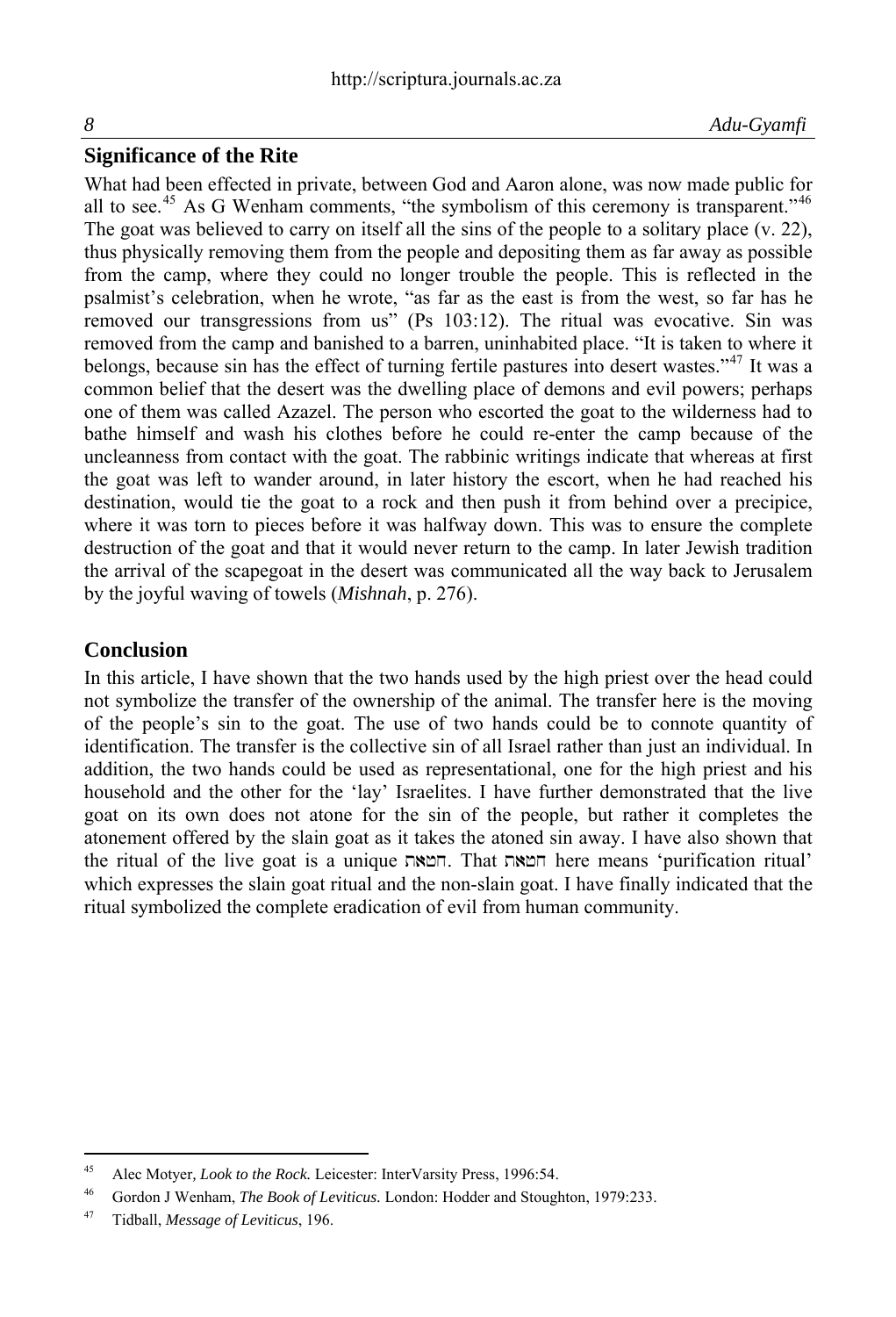## **BIBLIOGRAPHY**

- Albright, William F 1956. "The High Place in Ancient Palestine." *Supplements to Vetus Testamentum* 4:242-58.
- Cheyne, Thomas K 1895. "The Date and Origin of the Ritual of the Scapegoat." *Zeitschrift für die alttestamentliche Wissenschaft* 15:153-156.
- Duhm, Bernhard 1968. *Das Buch Jesaia*. Göttingen: Vandenhoeck and Ruprecht.
- Feder, Yitzhaq 2011. *Blood Expiation in Hittite and Biblical Ritual: Origins, Context and Meaning*. Atlanta: Society of Biblical Literature.
- Gane, Ray 2005. *Cult and Character: Purification Offerings, Day of Atonement, and Theodicy*. Winona Lake, Indiana: Eisenbrauns.
- Gerstenberger, Erhard S 1996. *Leviticus: A Commentary*. Louisville, Kentucky: Westminster John Knox.
- Gese, Hartmut 1981. *Essays on Biblical Theology*. Translated by Keith Crim. Minneapolis: Augsburg.
- Ginsburg, Christian D 1961. *Leviticus*. Grand Rapids: Zondervan.
- Gorman, Frank H 1990. *The Ideology of Ritual: Space, Time and Status in the Priestly Theology*. Sheffield: JSOT.
- Grabbe, Lester L 1987. "The Scapegoat Tradition: A Study in Early Jewish Interpretation." *Journal for the Study of Judaism* 18:152-67.
- Gray, George B 1925. *Sacrifice in the Old Testament: Its Theory and Practice*. Oxford: Clarendon.
- Hartley, John E 1992. *Leviticus*. Word Bible Commentary. Dallas, TX: Word.
- Hayes, John H 1998. "Atonement in the Book of Leviticus." *Interpretation* 52:5-15.
- Heinisch, Paul 1935. *Das Buch Leviticus*. Die Heilige Schrift des Alten Testamentes 1. Bonn: Hanstein.
- Helm, Robert 1994. "Azazel in Early Jewish Tradition." *Andrews University Seminary Studies* 32:217-226.
- Kaiser, Walter C 1994. "The Book of Leviticus." Pages 983-1191 in vol. 1 of *The New Interpreter's Bible.* Nashville, TN: Abingdon.
- Kalisch, Marcus M 1867. *A Historical and Critical Commentary on the Old Testament: with a New Translation, Leviticus*. London: Longmans.
- Kellogg, Samuel H 1900. *The Book of Leviticus*. New York: Funk & Wagnalls.
- Kiuchi, Nobuyoshi 1987. *The Purification Offering in the Priestly Literature: Its Meaning and Function*. Journal of the Study of the Old Testament Supplement 56. Sheffield: JSOT Press.
- Kurtz, Johann H 1980. *Sacrificial Worship of the Old Testament*. Translated by James Martin. Minneapolis: Klock & Klock.
- Levine, Baruch A 1989. *Leviticus*. JPS Torah Commentary. Philadelphia: Jewish Publication Society.
- Maimonides, Moses 1956. *The Guide to the Perplexed*. New York: Dover.
- Milgrom, Jacob 1976. "Sacrifices and Offerings, OT." Pages 763-771 in *The Interpreter's Dictionary of the Bible Supplementary Volume*. Nashville: Abingdon Press.